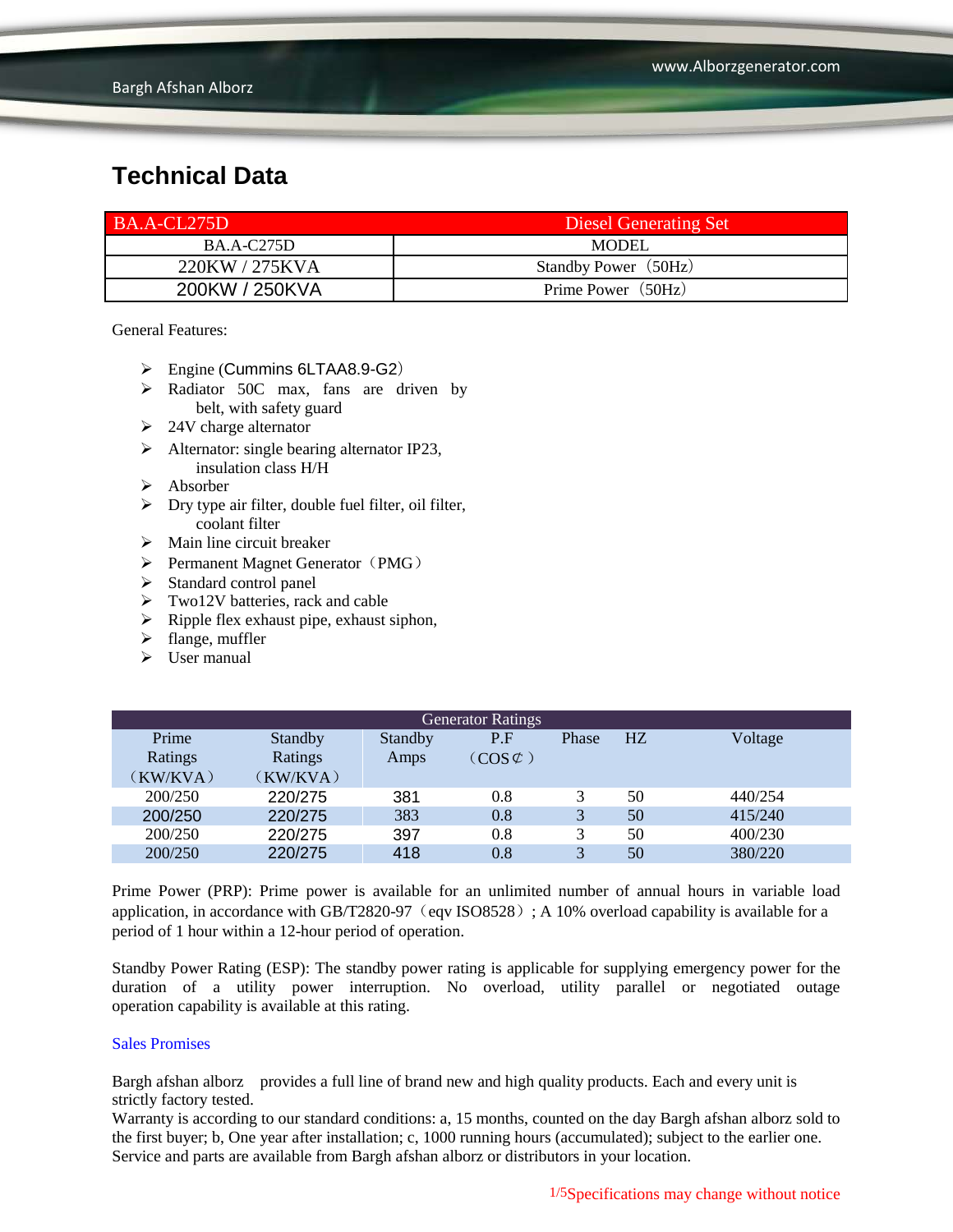| BA.A-CL275D                      | <b>Diesel Generating Set</b> |
|----------------------------------|------------------------------|
|                                  | <b>ENGINE DATA</b>           |
| Manufacturer / Model:            | Cummins 4LTAA8.9-G2, 4-cycle |
| Air Intake System:               | Turbo, Air/air cooling       |
| Fuel System:                     | P7100 type fuel pump         |
| <b>Cylinder Arrangement:</b>     | 6 in line                    |
| Displacement:                    | 8.9L                         |
| Bore and Stroke:                 | $114*145$ (mm)               |
| <b>Compression Ratio:</b>        | 16.0:1                       |
| Rated RPM:                       | 1500rpm                      |
| Max. Standby Power at Rated RPM: | 220KW/298HP                  |
| Governor Type:                   | Electronic                   |
|                                  | <b>Exhaust System</b>        |
| <b>Exhaust Gas Flow:</b>         | 35m <sub>3</sub> /min        |
| <b>Exhaust Temperature:</b>      | 470°C                        |
| <b>Max Back Pressure:</b>        | 10kPa                        |
|                                  | Air Intake System            |
| Max Intake Restriction:          | 6.2kPa                       |
| Consumption:                     | 13 <sub>ms</sub> /min        |
| Air Flow:                        | 326m <sub>3</sub> /min       |
|                                  | <b>Fuel System</b>           |
| 100% (Prime Power) Load:         | 55 L/h                       |
|                                  | Oil System                   |
| Total Oil Capacity:              | 27.6L                        |
| Oil Consumption:                 | ≤4g/kwh                      |
| <b>Engine Oil Tank Capacity:</b> | 24L                          |
| Oil Pressure at Rated RPM:       | 276-414kPa                   |
|                                  | <b>Cooling System</b>        |
| <b>Total Coolant Capacity:</b>   | 41L                          |
| Thermostat:                      | 82-95°C                      |
| Max Water Temperature:           | $104$ °C                     |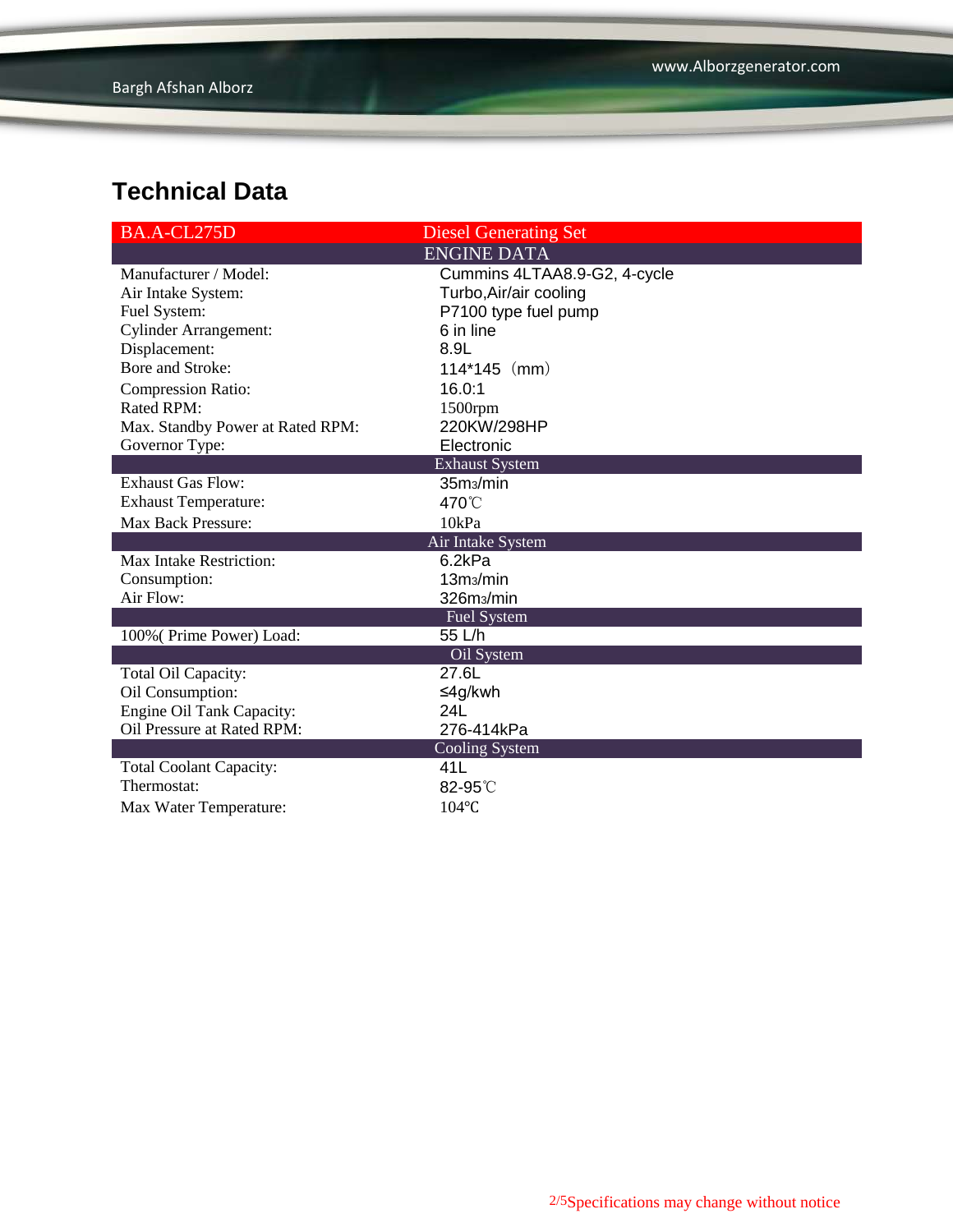| BA.A-CL275D                                                                                | <b>Diesel Generating Set</b>             |  |  |  |
|--------------------------------------------------------------------------------------------|------------------------------------------|--|--|--|
| <b>ALTERNATOR SPECIFICATION</b>                                                            |                                          |  |  |  |
|                                                                                            | <b>GENERAL DATA</b>                      |  |  |  |
| Compliance with GB755, BS5000, VDE0530, NEMAMG1-22, IED34-1, CSA22.2 and AS1359 standards. |                                          |  |  |  |
| <b>Alternator Data</b>                                                                     |                                          |  |  |  |
| Number of Phase:                                                                           | 3                                        |  |  |  |
| Connecting Type:                                                                           | 3 Phase and 4 Wires, "Y" type connecting |  |  |  |
| Number of Bearing:                                                                         |                                          |  |  |  |
| <b>Power Factor:</b>                                                                       | 0.8                                      |  |  |  |
| Protection Grade:                                                                          | IP23                                     |  |  |  |
| Altitude:                                                                                  | $\leq$ 1000m                             |  |  |  |
| <b>Exciter Type:</b>                                                                       | Brushless, self-exciting                 |  |  |  |
| Insulation Class, Temperature Rise:                                                        | H/H                                      |  |  |  |
| Telephone Influence Factor (TIF):                                                          | $50$                                     |  |  |  |
| THF:                                                                                       | $<$ 2%                                   |  |  |  |
| Voltage Regulation, Steady State:                                                          | $\leq \pm 1\%$                           |  |  |  |
| <b>Alternator Capacity:</b>                                                                | 275KVA                                   |  |  |  |
| <b>Alternator Efficiencies:</b>                                                            | 92.7%                                    |  |  |  |
| Air Cooling Flow:                                                                          | 0.58 <sub>ms/s</sub>                     |  |  |  |
|                                                                                            | <b>GENERATING SET DATA</b>               |  |  |  |
| <b>Voltage Regulation:</b>                                                                 | $\geq \pm 5\%$                           |  |  |  |
| Voltage Regulation, Stead State:                                                           | $\leq \pm 1\%$                           |  |  |  |
| Sudden Voltage Warp (100% Sudden Reduce):                                                  | $\leq +25\%$                             |  |  |  |
| Sudden Voltage Warp (Sudden Increase):                                                     | $\leq$ -20%                              |  |  |  |
| Voltage Stable Time (100% Sudden Reduce):                                                  | $\leq 6S$                                |  |  |  |
| Voltage Stable Time (Sudden Increase)                                                      | $\leq 6S$                                |  |  |  |
| Frequency Regulation, Stead State:                                                         | $\leq 5\%$                               |  |  |  |
| Frequency Waving:                                                                          | ≤0.5%                                    |  |  |  |
| Sudden Frequency Warp (100% Sudden Reduce):                                                | $\leq +12\%$                             |  |  |  |
| Sudden Frequency Warp (Sudden Increase):                                                   | $\leq$ -10%                              |  |  |  |
| Frequency Recovery Time (100% Sudden Reduce):                                              | $\leq$ 5S                                |  |  |  |
| Frequency Recovery Time (Sudden Increase):                                                 | $\leq$ 5S                                |  |  |  |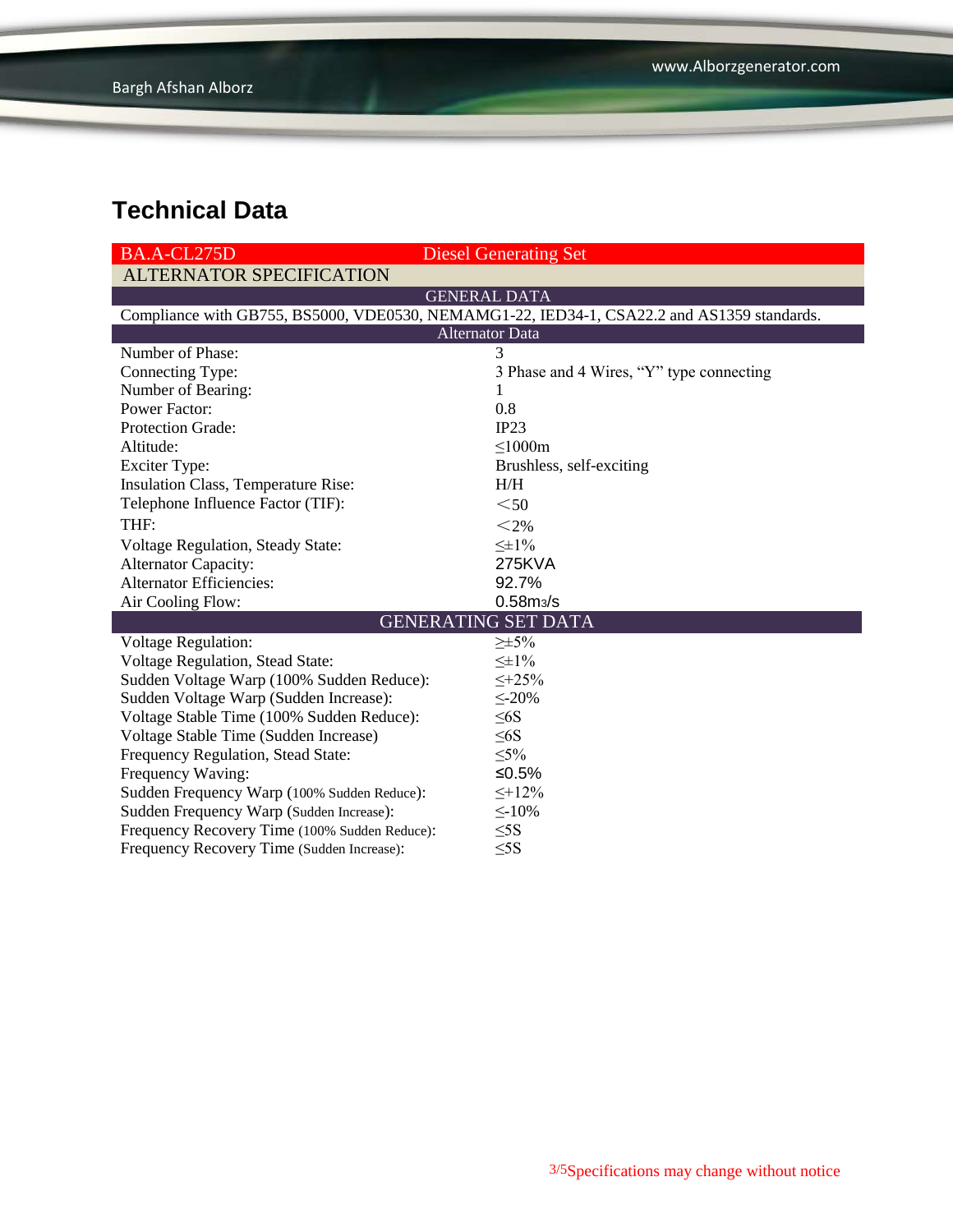| BA.A-CL275D                     | <b>Diesel Generating Set</b> |                                  |  |
|---------------------------------|------------------------------|----------------------------------|--|
| <b>Options</b>                  |                              |                                  |  |
| Engine                          | <b>Fuel System</b>           | Control System                   |  |
| Heater 2KW & 4KW                | Daily Fuel Tank              | Auto Control Panel               |  |
| Battery Charger 3.5A & 7A       | <b>Base Fuel Tank</b>        | Remote Control Panel             |  |
|                                 | <b>Water Separator</b>       | Auto Transfer Switch (ATS)       |  |
|                                 | <b>Fuel Level Sensor</b>     | <b>Paralleling System</b>        |  |
|                                 |                              |                                  |  |
| <b>Anti Condensation Heater</b> | Rainproof Type               | <b>Engine Parts Drawing List</b> |  |
| Drop CT (For Paralleling)       | Soundproof Type              | <b>Spare Parts</b>               |  |
|                                 | Container Type               |                                  |  |
| Dimension & Weight              |                              |                                  |  |
| <b>Standard Configuration</b>   | With Base Fuel Tank          | Soundproof Type                  |  |
| (Open Type)                     |                              |                                  |  |
|                                 | Overall Size: 2540 (mm)      | Overall Size: 3590 (mm)          |  |
|                                 | *950 (mm) *1670 (mm)         | $*1250$ (mm) $*2050$ (mm)        |  |
|                                 | Weight: 2200kg               | Weight: 2900kg                   |  |